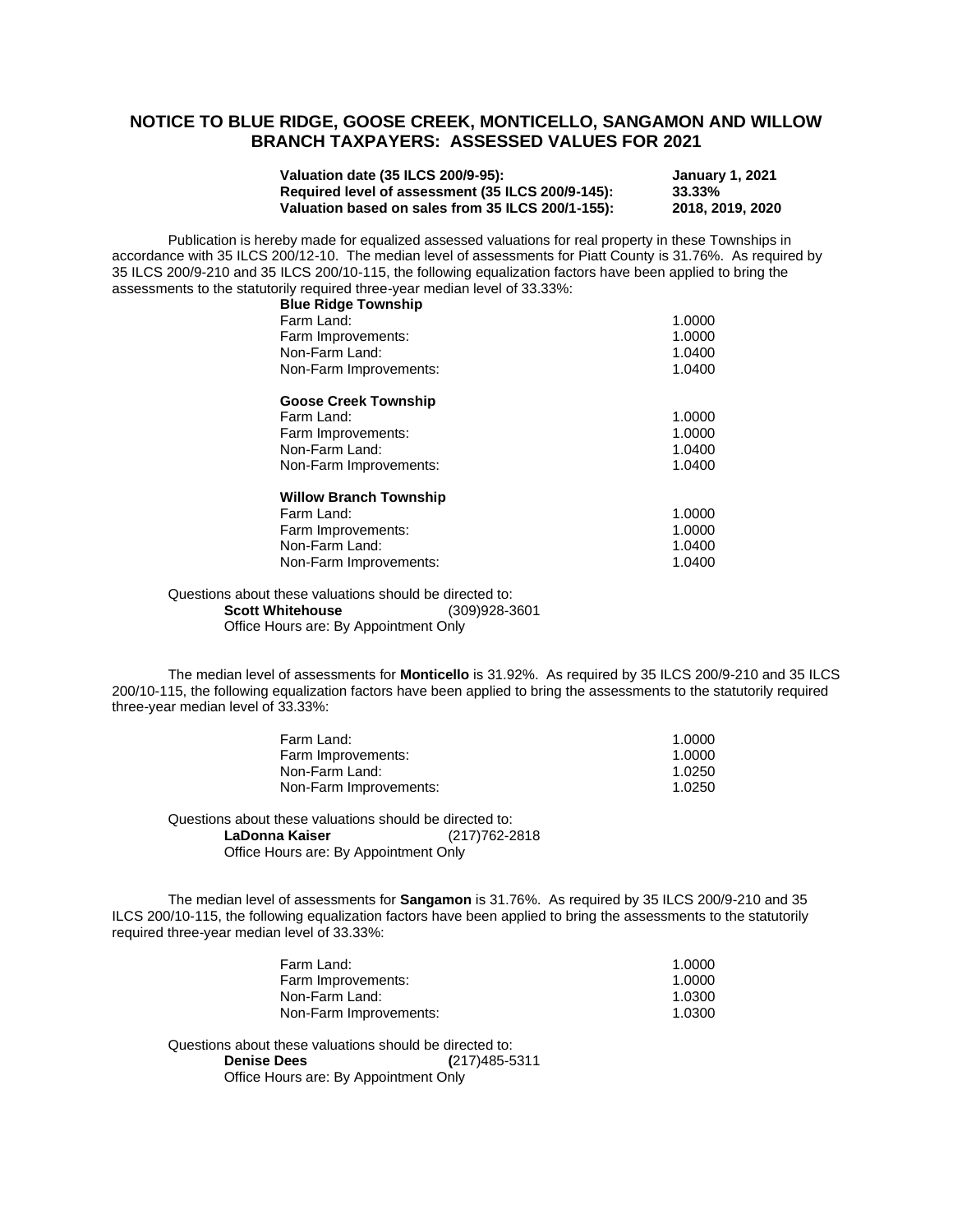Pursuant to 35 ILCS 200/10-115, the Farm Land assessments for the 2021 assessment year will increase by 10% of the preceding year's median cropped soil productivity index as certified by the Illinois Department of Revenue with data provided by the Farmland Assessment Technical Advisory Board resulting in a \$38.73 per acre increase for each soil productivity index.

Property in these Townships, other than farmland and coal, is to be assessed at a 33.33% median level of assessment, based on the fair cash value of the property. You may check the accuracy of your assessment by dividing your assessment by the median level of assessment. The resulting value should equal the estimated fair cash value of your property. If the resulting value is greater than the estimated fair cash value of your property, you may be over-assessed. If the resulting value is less than the fair cash value of your property, you may be underassessed. You may appeal your assessment to the Board of Review.

If you believe your property's fair cash value is incorrect or that the equalized assessed valuation is not uniform with other comparable properties in the same neighborhood, the following steps should be taken:

- 1. Contact your township assessor's office to review the assessment.
- 2. If not satisfied with the assessor review, taxpayers may file a complaint with the Piatt County Board of Review. For complaint forms, instructions, and the Rules and Procedures of the Board of Review, call (217)762-4266 or visit the office at 101 W. Washington St. Monticello, IL. 61856 for more information.
- 3. The final filing deadline for your township is generally 30 days from this publication date. After this date, the Board of Review is prohibited by law from accepting assessment complaints for properties in this township. For more information on complaint deadlines, call (217)762-4266.

## **Your property may be eligible for homestead exemptions, which can reduce your property's taxable assessment. For more information on homestead exemptions, call (217)762-4266 or visit www.piattcounty.org**.

Your property tax bill will be calculated as follows:

*Final Equalized Assessed Value – Exemptions = Taxable Assessment Taxable Assessment X Current Tax Rate = Total Tax Bill*

All equalized assessed valuations are subject to further equalization and revision by the Piatt County Board of Review as well as equalization by the Illinois Department of Revenue.

A complete list of assessments for these Townships for the current assessment year, except for those assessments that were changed solely by equalization as noted above, is as follows:

| Blue Ridge Improved: 84 Unimproved: 11 |                                          |        |  |  |
|----------------------------------------|------------------------------------------|--------|--|--|
| 02-00-47-000-002-00                    | <b>HOPKINS, RANDALL E &amp; SUSAN L</b>  | 22,218 |  |  |
| 02-00-47-000-003-00                    | <b>BYRD. RICHARD &amp; LOIS J</b>        | 27,375 |  |  |
| 02-00-47-000-005-00                    | <b>STIVERS, KEVIN</b>                    | 31,197 |  |  |
| 02-00-47-000-008-00                    | <b>STAUFFER, JAMES W</b>                 | 34,093 |  |  |
| 02-00-47-000-009-00                    | <b>GOODNIGHT, ROBERT M &amp; JUDITH</b>  | 26,239 |  |  |
| 02-00-47-000-012-00                    | <b>17 INVESTMENT GROUP LLC,</b>          | 19,817 |  |  |
| 02-00-47-000-016-00                    | <b>JOHNSON, KATHERINE M</b>              | 23,895 |  |  |
| 02-00-47-000-017-00                    | <b>MANNING, CHARLES</b>                  | 17.830 |  |  |
| 02-00-47-000-020-00                    | <b>GRUBAUGH, BRANDY</b>                  | 30,868 |  |  |
| 02-00-47-000-021-00                    | <b>BRUNING, JAMES M &amp; CAITLIN M</b>  | 41,934 |  |  |
| 02-00-47-000-022-00                    | <b>BIEN, STEPHEN W &amp; EDITH A</b>     | 37.982 |  |  |
| 02-00-47-000-023-00                    | <b>ANDREAE, STEVEN &amp; KATHY ANN</b>   | 41,790 |  |  |
| 02-00-47-000-024-00                    | <b>VOKAC, WILLIAM B &amp; RUTH ANN</b>   | 35,470 |  |  |
| 02-00-47-000-026-01                    | <b>MOORE, ZACHARY D</b>                  | 44,263 |  |  |
| 02-00-47-000-028-00                    | <b>STIGER, GERALD R</b>                  | 26,000 |  |  |
| 02-00-47-000-033-00                    | <b>COX PROPERTY GROUP LLC</b>            | 13,633 |  |  |
| 02-00-47-000-036-00                    | <b>STAUFFER, JAMES W &amp; ANNICE L</b>  | 13,263 |  |  |
| 02-00-47-000-040-00                    | <b>COOK, ERIC B &amp; JANET M TRUST</b>  | 41,071 |  |  |
| 02-00-47-000-092-00                    | <b>CHOATE, LEVI &amp; THYSHA</b>         | 31,193 |  |  |
| 02-00-47-000-111-00                    | <b>OLSON, LAUREN</b>                     | 39.866 |  |  |
| 02-00-47-000-151-00                    | <b>BLAZEK, JOSHUA W</b>                  | 47,380 |  |  |
| 02-00-47-000-153-00                    | <b>KIRBY, SETH &amp; JESSICA HAMMACK</b> | 28.389 |  |  |
| 02-00-47-000-162-00                    | <b>GRISSOM, BILL &amp; NANCY</b>         | 4,097  |  |  |
| 02-00-47-000-178-00                    | <b>VANCE, DALE E</b>                     | 24,128 |  |  |
| 02-00-47-000-266-00                    | <b>CAMPOS, JACKLYN M &amp; BERNADE</b>   | 35,244 |  |  |
| 02-00-47-000-268-00                    | <b>MICHAELS, SARAH</b>                   | 50,218 |  |  |
| 02-00-47-000-270-00                    | <b>PRINCE, ABBY G</b>                    | 32,695 |  |  |
| 02-00-47-000-276-00                    | <b>VOELKER, JEFFREY P &amp; EMILY LP</b> | 44.466 |  |  |
| 02-00-47-000-277-00                    | <b>WELCH, MICHAEL R SR</b>               | 39.312 |  |  |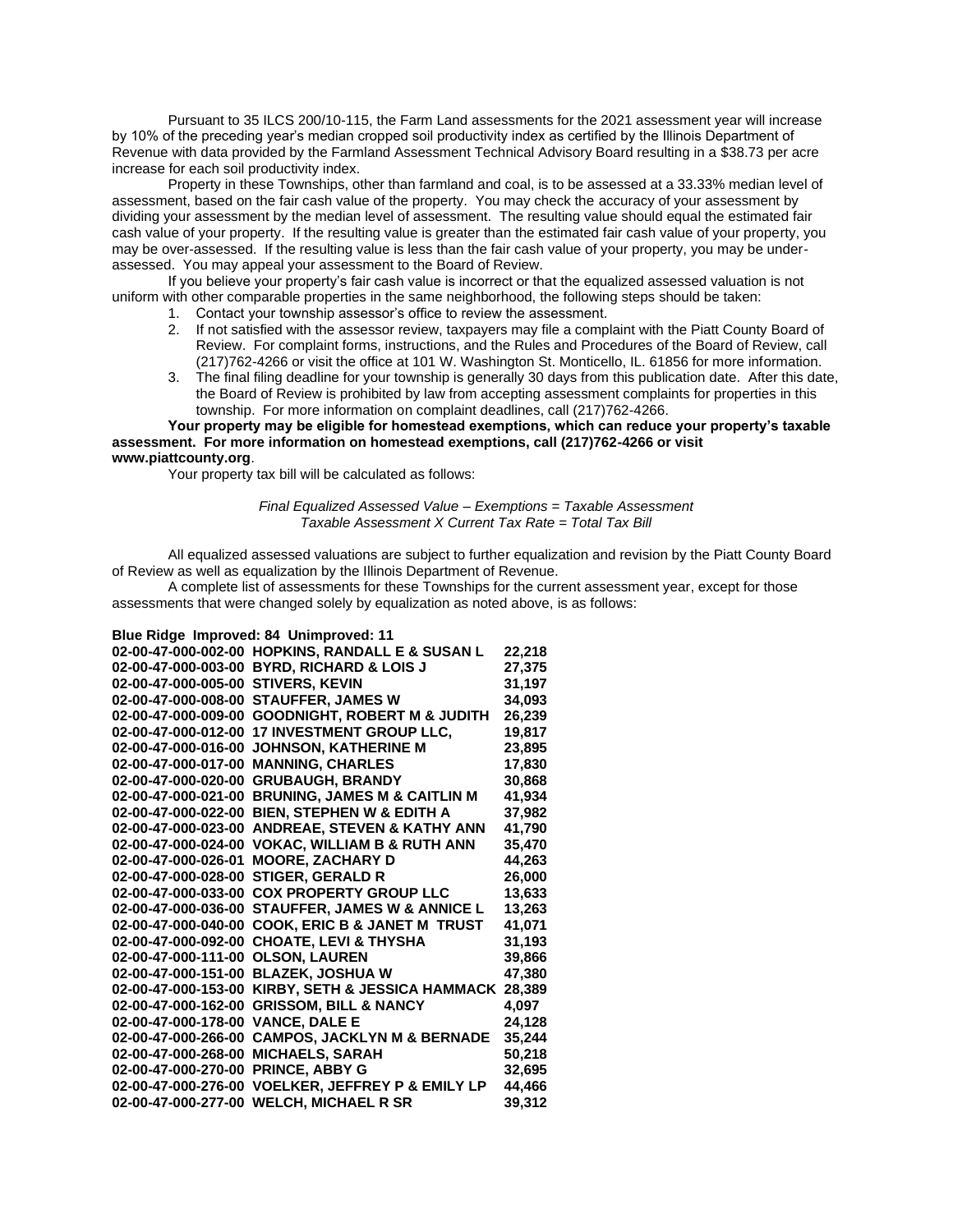**02-00-47-000-305-00 BUCHANAN, KENNETH L & BARBA 46,384 02-00-47-000-321-01 AMDOR, CHARLES & AMANDA 57,549 02-00-47-000-323-00 ROE, MARGARET R 54,040 02-00-47-000-326-01 DODARO, THOMAS & TONI MIEBA 47,904 02-00-47-000-353-02 IPOX, GREGORY S & SHARON 1,647 02-00-47-000-356-02 JAMIESON, DAVID 40,023 02-00-47-000-357-00 FLANNELL, JOHN L & SHANNON M 34,865 02-00-47-000-358-00 ROTH, CHRISTOPHER L 44,274 02-00-47-000-359-00 BURKE, DARLA K 31,038 02-00-47-000-434-00 ANDERSON, ERIC NORMAN & JANE 28,234 02-00-47-000-443-00 ADAMS, GORDON L & LOIS A TRUS 39,475 02-00-47-000-448-00 COOK, ERIC B & JANET M TRUST 38,619** 02-00-47-000-452-00 HOPKINS, RANDALL & SUSAN L **02-00-47-000-453-00 BRITTIN, ALEXANDER 43,797 02-00-47-000-455-00 WISEMAN, DONALD M & ANNE 44,650 02-00-47-000-457-00 PHILLIPS, ANGELA K 44,009 02-00-47-000-458-00 HOWE, GEORGE W TRUSTEE 55,890 02-00-47-000-460-00 TAYLOR, GREGORY L 57,687 02-00-47-000-462-00 HOUSER, JAMES R & BEVERLY J 46,707 02-00-47-000-463-00 DREGER, CHRISTOPHER & BRITTA 38,404 02-00-47-000-465-00 HARPER, DANNIS L 47,124 02-00-47-000-466-00 MOON, ZIA 47,237 02-00-47-000-467-00 REYNOLDS, JAY D 53,949 02-00-47-000-471-00 FINK, JESSE & RACHEL 60,411 02-00-47-000-472-00 WEAVER, JAMES E & KATHLEEN M 49,809 02-00-47-000-473-00 JOHNSON FAMILY TRUST, 45,067 02-00-47-000-474-00 HUCHEL, DEBORAH A 56,553 02-00-47-000-475-00 GHARST, TERRY & JANICE 33,200 02-00-47-000-476-00 NAPPE, ANTHONY F & CAMI L 53,894 02-00-47-000-505-00 MACFARLANE, ROBERT F & JOLEE 57,956 02-01-20-006-005-01 ANDERSON, CAIN R 84,616 02-02-20-006-001-04 CRAWFORD, JOSEPH W SR & BON 108,857 02-02-20-006-003-01 BROWN, EVELYN & KATHLEEN 52,692 02-03-20-006-006-03 EDDINGS, DALE WARREN & TERES 1,263 02-05-20-006-008-03 HOWE, GEORGE W TRUSTEE 9,708** 02-05-20-006-008-04 PLUNK, KATHLENE R **02-08-20-006-007-01 ROBINSON, RANDON & KATHRYN J 69,318 02-09-20-006-001-02 PLUNK BROTHERS INC 78,029 02-09-20-006-001-03 PLUNK BROTHERS INC 107,786 02-11-20-006-001-01 SHERWOOD, JOSHUA L & MARY E 85,118 02-11-20-006-003-00 FOLK, DANIEL & KARMA IBSEN T 111,437 02-11-20-006-006-00 ROTH, FLETCHER THOMAS 23,604 02-13-20-006-001-03 SWOL STORAGE LLC 30,107 02-13-20-006-001-06 POMMIER HOLDINGS LLC 39,243 02-14-20-005-003-01 HARSHBARGER, CODY M & JANIE 70,687 02-15-20-005-003-02 STEWART FARMS LLC, 9,080 02-16-21-006-001-03 DABROWSKI, MARY LOUISE 30,237 02-17-20-006-001-01 HARPER, GARY & BUNNEY 67,292 02-17-20-006-007-00 HARPER TRUST, ROBERT W & CHE 123,744 02-19-21-006-001-03 HOWE, J MAURICE TRUSTEE 25,456 02-19-21-006-001-04 HOWE, J MAURICE TRUSTEE 4,184 02-19-21-006-001-05 HOWE, J MAURICE TRUSTEE 32,836 02-19-21-006-001-06 BLUE LEDGER FARMS, INC % JOS 75,393 02-19-21-006-004-02 PLUNK, GREGORY M, JOSEPH M, D 24,230 02-19-21-006-004-05 HOWE ET AL, JOSEPH M JR 20,904 02-19-21-006-005-02 PLUNK, GREGORY M, JOSEPH M, D 25,139 02-19-21-006-005-03 PLUNK, GREGORY M, JOSEPH M & 83,756 02-20-21-006-006-00 JACOBY, TARA 57,748 02-24-20-006-003-01 BURNETT, MEGHAN & MARK 15,084 02-24-21-005-001-04 RUCH, LARRY D & KARLA K 47,436 02-24-21-006-002-00 PLUNK, DAVID & JOSEPH & GREG 104,569 02-25-21-005-002-00 BALES, MATTHEW JAMES 76,952**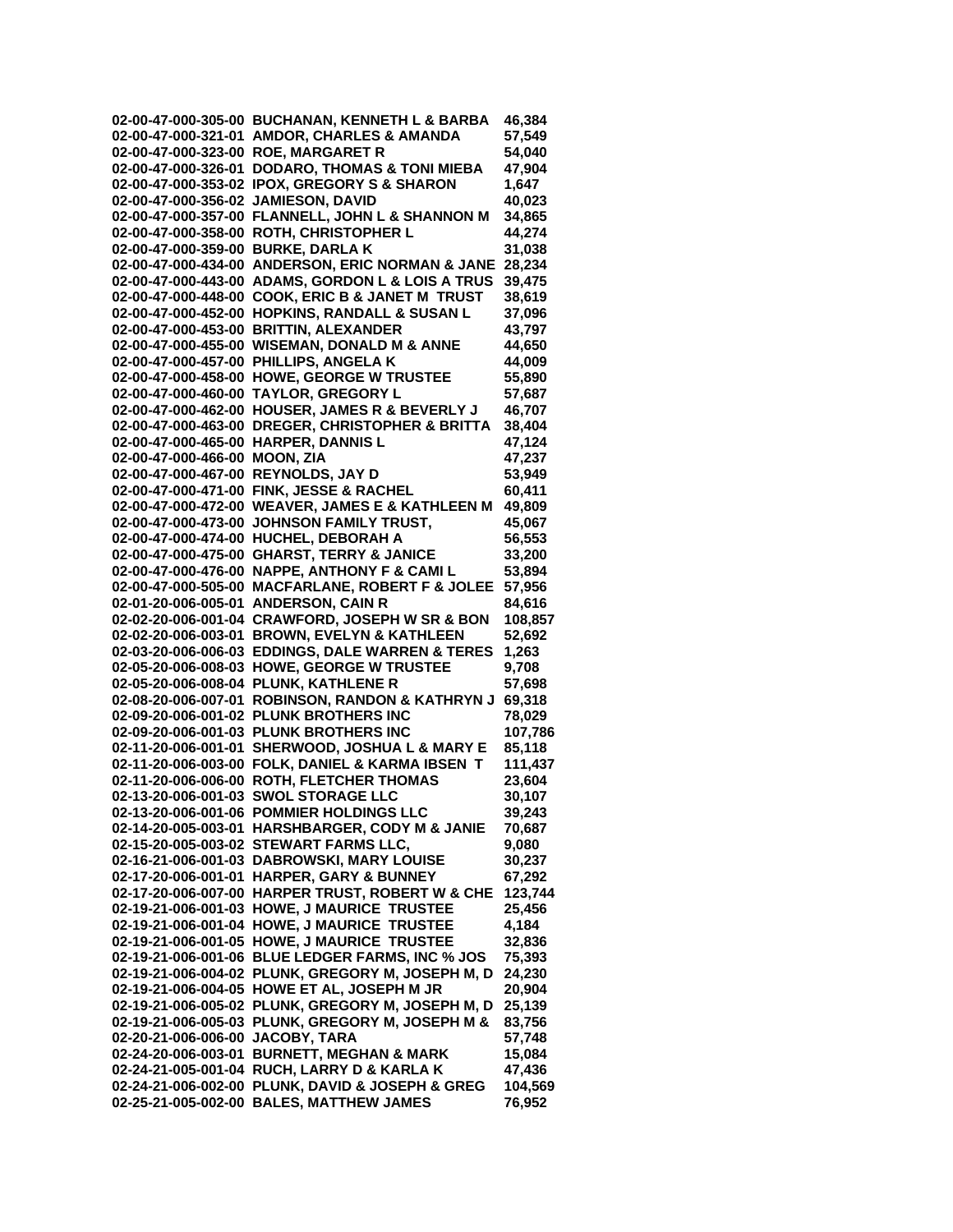|                                     | 02-25-21-006-002-00 STANIFER, SCOTT A & HILLARY Y | 126,521 |
|-------------------------------------|---------------------------------------------------|---------|
| 02-29-21-006-007-01 HEVNER, SARAH   |                                                   | 52,496  |
| 02-29-21-006-007-02 HEVNER, SARAH   |                                                   | 55,012  |
|                                     | 02-36-21-005-010-05 YOWELL, PATRICIA A TRUST      | 209,808 |
|                                     |                                                   |         |
|                                     | Goose Creek Improved: 6 Unimproved: 1             |         |
|                                     | 04-00-22-000-210-00 REYNOLDS, ALLISON & JARED     | 15,797  |
| 04-00-22-000-215-00 BAKER, BLAKE    |                                                   | 19,567  |
|                                     | 04-18-19-005-002-01 SWARTZ, REBECCA J             | 117,777 |
|                                     | 04-25-20-005-004-03 COREY, MATTHEW J & CARLY      | 59,620  |
|                                     | 04-26-19-005-007-01 DALTON, CHARLES H             | 101,675 |
|                                     | 04-32-19-005-007-00 KLEVEN, CAROLYN TRUST         | 54,281  |
|                                     | 04-36-19-005-002-01 LIENHART, TODD M & AMY B      | 156,258 |
|                                     |                                                   |         |
|                                     | Monticello Improved: 166 Unimproved: 10           |         |
|                                     | 05-00-06-000-105-00 SHEEHAN, DANIEL J & KRISTEN   | 152,811 |
|                                     | 05-00-06-000-107-00 DUNKER, CLAY & KRISTIN        | 161,321 |
| 05-00-06-000-115-00                 | JOHNSON, AARON S & DEBBIE J                       | 161,041 |
| 05-00-06-000-204-00 JENKINS, ASHLEY |                                                   | 58,136  |
|                                     | 05-00-06-000-210-00 BECCUE, NATHAN J & ALEXIA M   | 210,261 |
| 05-00-07-000-029-01                 | LILLY, PAUL & HELEN                               | 8,726   |
| 05-00-54-000-062-01                 | <b>MCFAR LAND MANAGEMENT LLC,</b>                 | 5,443   |
|                                     | 05-00-54-000-158-00 WELLS, LUCAS TR & SARA J      | 67,053  |
|                                     | 05-00-54-000-241-00 WINECKE, PHILLIP N & ANNE L   | 50,191  |
|                                     | 05-00-54-000-281-00 ONEAL, MATTHEW A & ANNETTE M  | 36,293  |
|                                     | 05-00-54-000-324-00 TIPSWORD, RUTH M JOSEPH L & P | 48,703  |
| 05-00-54-000-426-01                 | PITTMAN, LEONARD G & DONNA JE                     | 37,642  |
| 05-00-54-000-432-02                 | <b>FRERICHS, MADISON</b>                          | 66,740  |
| 05-00-54-000-591-00                 | LILLY, JACQUELINN                                 | 7,948   |
| 05-00-54-000-618-00                 | PRICE, JAMIE H & DEREK E                          | 46,212  |
| 05-00-54-000-660-00                 | <b>CROTTS, ALLEN</b>                              | 9,539   |
| 05-00-54-000-673-00                 | KARR, BRIAN & MILTON, LAURA                       | 71,076  |
| 05-00-54-000-721-00                 | WHITE, CLIFFORD & JANET L                         | 123,386 |
| 05-00-54-000-852-03                 | <b>DUNN, THOMAS M</b>                             | 35,378  |
| 05-00-54-000-923-00                 | <b>CUMMINGS, TERRILL R &amp; BRENDA</b>           | 25,831  |
|                                     | 05-00-54-001-268-00 POLING, MARC E & CAROLE DAWN  | 59,737  |
| 05-00-54-001-295-03 BAKER, BRETT A  |                                                   | 58,493  |
|                                     | 05-00-54-001-308-00 MOORE, JAMES & CHRISTY        | 79,703  |
|                                     | 05-00-54-001-355-00 SMITH, ANTHONY J & CHRISTINE  | 51,120  |
|                                     | 05-00-54-001-391-00 SEBENS, GARY L & TAMARA J     | 70,796  |
|                                     | 05-00-54-001-405-00 BROCK, WENDALL R & SUE A      | 52,026  |
|                                     | 05-00-54-001-510-00 KEMPSON, PATRICK M & SARAH A  | 66,061  |
|                                     | 05-00-54-001-754-00 ROSS, ROBERT & MICHELLE       | 52,540  |
|                                     | 05-00-54-001-838-02 LECRONE, DOUGLAS M & KRISTIN  | 53,621  |
|                                     | 05-00-54-001-838-04 MINGEE, DANA EARL & ASHLEY LY | 49,046  |
|                                     | 05-00-54-001-858-02 DAVIS, RONNIE C & JOAN M      | 102,027 |
| 05-00-54-001-890-00                 | <b>HOCK, RODNEY &amp; MARY KAY</b>                | 107,135 |
| 05-00-54-001-914-00                 | HUISINGA, DOUGLAS M & JULIE A                     | 158,874 |
| 05-00-54-001-946-00                 | <b>JONES, JASON L &amp; LAUREN N</b>              | 81,256  |
| 05-00-54-001-948-00                 | <b>HISER, JANET L &amp; MATTHEW</b>               | 89,248  |
| 05-00-54-001-966-00                 | <b>GRADY, GREGORY L</b>                           | 79,521  |
| 05-00-54-001-993-00                 | <b>STOKOWSKI, MICHAEL S &amp; WENDY</b>           | 96,271  |
| 05-01-18-005-019-09                 | <b>MCCONKEY, JACOB &amp; KAYLA</b>                | 119,007 |
| 05-02-18-005-011-01                 | <b>MINER, DEBRA</b>                               | 61,490  |
| 05-03-18-006-005-00                 | KINDRED PARTNERS, LLC, C/O RI                     | 54,152  |
| 05-05-18-006-001-11                 | <b>VAUGHAN, JEFFREY &amp; CLINT JOES</b>          | 1,322   |
| 05-05-18-006-001-12                 | LIEB, JOSHUA & JACOB                              | 9,064   |
|                                     | 05-05-18-006-001-13 LIEB, JOSHUA & JACOB          | 746     |
|                                     | 05-05-18-006-001-14 VAUGHAN, JEFFREY & CLINT JOES | 1,184   |
| 05-05-18-006-006-13 CLIFTON, JENA L |                                                   | 67,641  |
|                                     | 05-06-18-006-012-03 JOHNSON, AARON E & NICOLE A   | 199,249 |
|                                     | 05-06-18-006-031-00 MCCORKLE, CHARLOTTE           | 35,875  |
|                                     |                                                   |         |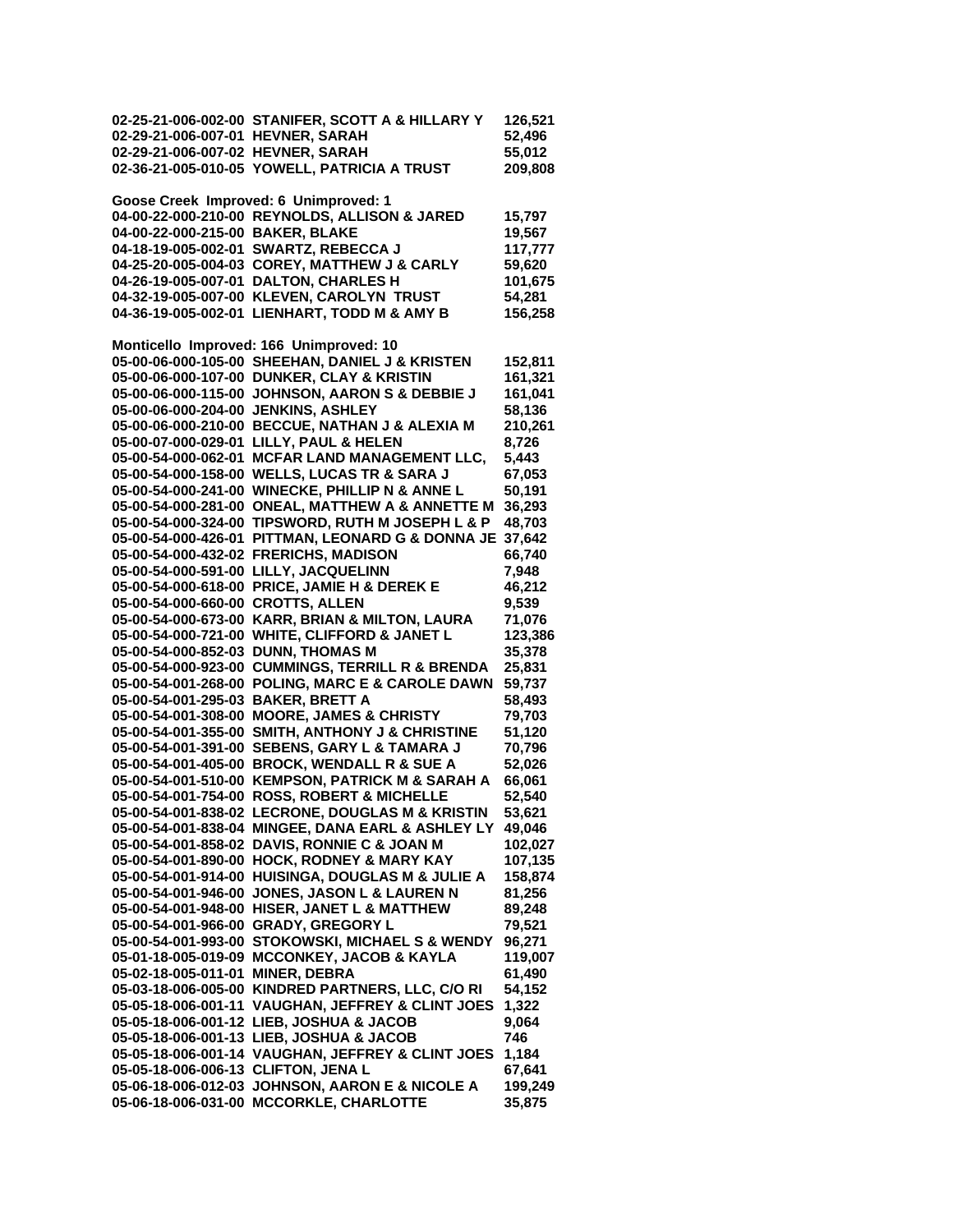**05-06-18-006-041-00 HUISINGA, GARY D & ANNETTE E 188,028 05-06-18-006-041-01 STS RESIDENCE LLC, 323,477 05-09-18-006-005-03 KAPPES, KYLE & COLLEEN 98,588 05-10-18-006-009-00 LUBBERS, DELBERT L & MELINDA 202,001 05-11-18-005-014-06 CLIFTON, TIMOTHY R & DENA M 77,876 05-11-18-005-014-26 HICKS, MICHAEL P & CAITLIN M 107,125 05-11-18-005-303-06 KOESTER, KRISTI 75,171 05-11-18-005-303-07 BLUHM, JASON JOHN & JOYCE ELI 80,617 05-11-18-005-303-08 DAVIS JR, FELIX A 79,035 05-11-18-005-303-09 NORFLEET, JOHN H & EMILY A 95,979 05-11-18-005-303-10 RHOADES, JASON & MORGAN APP 79,377 05-11-18-005-303-11 GANTZ, WILLIAM E & TAMARA R 73,825** 05-11-18-005-303-12 MAHAFFEY, DAVID R 77,157<br>05-11-18-005-303-13 WILSON, BUDDY D & TRACY L 70.292 05-11-18-005-303-13 WILSON, BUDDY D & TRACY L **05-11-18-005-303-14 ATER, SHAWNA R 66,017 05-11-18-005-303-15 HECK, JASON C & JOSEPHINE B 67,648 05-11-18-005-303-16 BROSS, ROBERT & LINDSEY 63,683 05-11-18-005-303-17 HADLEY, JUSTIN & AMY 66,413 05-11-18-005-303-18 DORJAHN, JACOB A & NATALIE R 87,855 05-11-18-005-303-19 WILTGEN, DUANE & TRACY 64,183 05-11-18-005-303-60 CRICHTON, PATRICIA 82,783 05-11-18-005-303-74 GIBSON, KEITH A & LORI M 78,871 05-11-18-005-303-75 BENNETT, NATHAN C 80,022 05-11-18-005-303-76 PASTOR, BRIAN & RON TISDALE 72,119 05-11-18-005-303-77 WILLIAMSON, MAUREY D & TANYA 77,619 05-11-18-005-303-90 HOLMER, ANDREW & LACEY 98,678 05-11-18-005-303-91 BRYANT, MATTHEW S & ERICA L 85,853 05-11-18-005-303-92 ROTH, KRISTI L 77,619 05-11-18-005-303-93 STONE, JOSHUA & SHAGRA 82,817 05-11-18-005-303-94 HANSON, GEORGE W 107,260 05-11-18-005-303-95 NEIGHBORS, BRIAN E & SHANNON 89,694 05-11-18-005-303-96 WALLER, MELISSA 91,060 05-11-18-005-401-01 NICHOLS, THOMAS J JR & MELISS 92,681 05-11-18-005-401-02 HASSEL, JONATHAN & MICHELLE 61,676 05-11-18-005-401-03 MILLER, MEGAN 58,277 05-11-18-005-401-04 PIZELL, ARTHUR RAYMOND 61,085 05-11-18-005-401-05 MOTSEGOOD, HENRY G & KAREN E 82,219 05-11-18-005-401-06 CHILDRESS, CLIFFORD & CYNTHIA 63,587 05-11-18-005-401-07 CRIBBS, CHARLES C & STACY J 63,374 05-11-18-005-401-08 ANDERSON, MARILYN 58,679 05-11-18-005-401-09 JOHNSON, JEROME H 61,273 05-11-18-005-401-10 KINGERY, RONALD L & SUE A PER 73,889 05-11-18-005-401-11 BROWN, JAMES E & TERESA 57,035 05-11-18-005-401-12 ZIMMERMAN, ROBERT A & BRENDA 56,115 05-11-18-005-401-13 COOPER, ZACKERY & MANDI 56,251 05-11-18-005-401-14 WITT WILLIAM H & DONNA J LIVI 65,515 05-11-18-005-401-15 BOWMAN, KATHLEEN S 62,383 05-11-18-005-402-20 HORNSBY, BRIAN & DOROTHY J 54,618 05-11-18-005-402-21 TRYBOM, JIM & JANET 66,348 05-11-18-005-402-22 KOMADA, ANTHONY S 53,085 05-11-18-005-402-23 SMITH FAMILY TRUST, AUDREY D 57,628 05-11-18-005-402-24 WESTRAY, A SCOT & NINA M 60,527 05-11-18-005-402-25 TAYLOR, DEREK 78,891 05-11-18-005-402-26 GOULD, STEPHANIE M 67,891 05-11-18-005-402-27 GRINESTAFF, JORDAN M. & MARG 75,258 05-11-18-005-402-28 KOCHER, BRADLEY R & ANDREA J 68,130 05-11-18-005-402-29 ALBRECHT, JACOB P 71,471 05-11-18-005-402-30 LAPLANT, RYAN & BRIANNA 77,338 05-11-18-005-402-31 DAVISON JR, DONALD F & REBECC 60,456 05-11-18-005-402-32 FLOYD, DANIEL C & KAREN L 53,230 05-11-18-005-402-33 LANGE, CAMERON R & STEPHANIE 57,989 05-11-18-005-402-34 LAWRENCE, GORDON & PAMELA 54,613**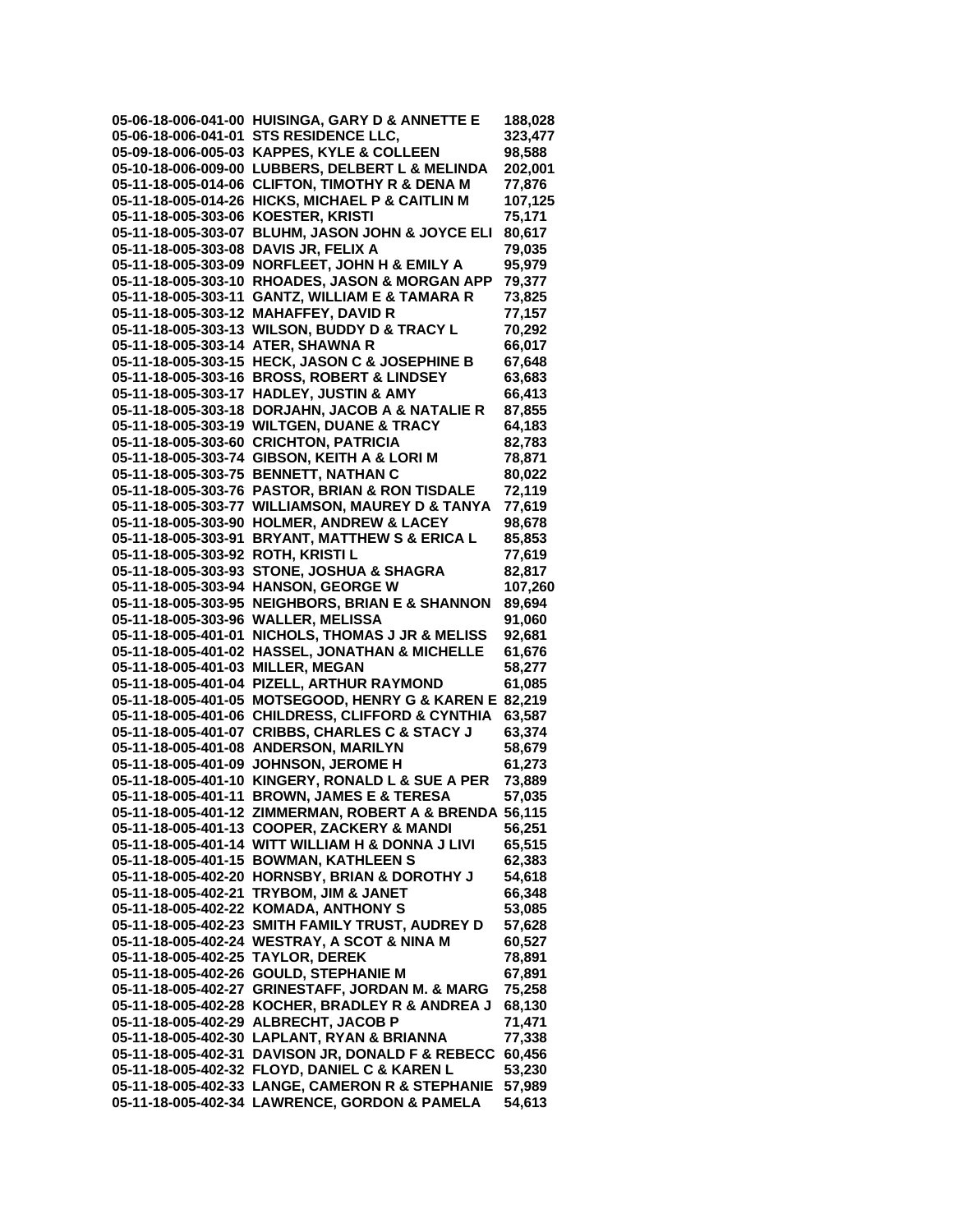**05-11-18-005-402-35 WALDEN, RACHAEL E 55,797 05-11-18-005-402-36 SHARPE, RYAN T & VALERIE N 84,089 05-11-18-005-402-37 POTTER, BRIAN & RENATA 88,651 05-11-18-005-402-38 JEBE, TOD A & MARGARET 100,771 05-11-18-005-402-39 PEIRCE, JONATHON G & AMY L 62,033 05-11-18-005-402-40 OAKLEY, MEGAN 59,401 05-11-18-005-402-41 HUPP, LANA J 59,401 05-11-18-005-402-42 PERRINE, NICHOLAS S & KRISTIN 75,735 05-11-18-005-402-43 HASTY, DUSTIN & EMILY 59,942 05-11-18-005-402-44 MOORE, MATTHEW & AMY 64,672** 05-11-18-005-402-45 BURTON, ROBERT & ELIZABETH **05-11-18-005-402-46 KINSELLA, JERRAD P 61,217 05-11-18-005-402-47 COMBES, TIMOTHY & JALEIGH JOH 72,136 05-11-18-005-402-48 WESSLUND, NEIL & KELSEY LEWIS 88,192 05-11-18-005-402-49 HEAD, KATHLEEN A 70,757 05-11-18-005-402-50 KELLER, KENNETH A & CARMEL A 72,349 05-11-18-005-402-51 STOERGER, MATTHEW & RALNA 77,337 05-11-18-005-402-52 ERICKSON, RICHARD L & JENNIFE 78,925 05-11-18-005-402-53 COLLINS, JASON M & APRIL LYNN 77,285 05-11-18-005-402-54 BEEM, R MICHAEL & DECKA J 77,542 05-11-18-005-402-55 HARTY, FRANCIS M 62,192 05-11-18-005-403-61 COOKSON, JACK & PATRICIA 88,428 05-11-18-005-403-62 BROWN, HOWARD D 73,615 05-11-18-005-403-63 BLAASE, DOUGLAS L & NANCI J 96,001 05-11-18-005-403-64 BENNETT, ROBERT & KELLY L 88,878 05-11-18-005-403-65 MCCLUSKY, CHERYL L & LARRY D 89,779 05-11-18-005-403-66 CREATH, SHANNON & DAWN 83,128 05-11-18-005-403-67 BIERMAN, JARED 88,502 05-11-18-005-403-68 BARNHART, MARK H & JUDY L 73,616 05-11-18-005-403-69 HENKE, MARK J & SHANNON E 76,804 05-11-18-005-403-70 BENNER, CARISSA & ANDREW E PA 86,370 05-11-18-005-403-71 ALEXANDER, CRAIG & LESLIE A 97,030 05-11-18-005-403-72 FARMER, DAVID A & WENDY L 66,270 05-11-18-005-403-73 REBBE, REBECCA 63,254 05-11-18-005-403-78 VANCE, TRAVIS J & JAIME R 91,188 05-11-18-005-403-79 REX L & RHONDA K, PARVIN 84,651 05-11-18-005-403-80 SNOOK, SEAN C & KAREN S 83,207 05-11-18-005-403-81 JONES, CHRISTOPHER M & MEGAN 77,742 05-11-18-005-403-82 SCHROEDER, CHRISTOPHER R & NI 82,305 05-11-18-005-403-83 AYLESWORTH, CHASE & LEAH 98,966 05-11-18-005-403-84 DEPOLO, BENJAMIN C & MELISSA 69,417 05-11-18-005-403-85 KARNES, STEVE & JANICE 69,417 05-11-18-005-403-86 MUSGROVE, CHAD M & KELLY L 79,128 05-11-18-005-403-87 CONNER, MATTHEW BRADLEY & A 78,082 05-11-18-005-403-88 ROY, KEVIN J & KEELY A 90,518 05-11-18-005-403-89 MASKE, AUSTIN WILLIAM & ELIZA 76,749 05-11-18-005-503-04 GLAUNER, JEREMY DALLAS & STE 139,072 05-11-18-005-503-05 WRIGHT, TRAVIS J & SARAH E 79,453 05-11-18-005-503-06 KIRKMAN, TONY Y & CRYSTAL C 78,829 05-11-18-005-503-07 CAMACHO, LUCAS J & ANNIE J 101,343 05-11-18-005-503-08 STRIPENS, MELANIE L 92,722 05-11-18-005-503-09 TANGY, SHAWN M 107,880 05-11-18-005-503-10 CRAVEN, ZACHARY CARL & JAYLY 103,534 05-11-18-005-503-11 DELANEY, TIMOTHY & AMELIA 82,477 05-12-18-005-001-00 NASSAR, DAUNIELLE J 3,583 05-12-18-005-007-00 NASSAR, DAUNIELLE J 2,193 05-12-18-005-028-18 NIXON, GARY D & JUDITH S 84,031 05-12-18-005-028-19 SMITH, NATHAN & KELLY 120,823 05-13-18-005-030-02 ARNEY, ROGER LYNN & DEBRA IRE 23,427 05-14-18-005-001-15 GREGORY, JAMES A & MELISSA R 96,013 05-14-18-005-201-16 GRANT, LARRY D & BEVERLY J 68,852 05-14-18-005-201-17 ROADY, BRITTNEY N 68,114**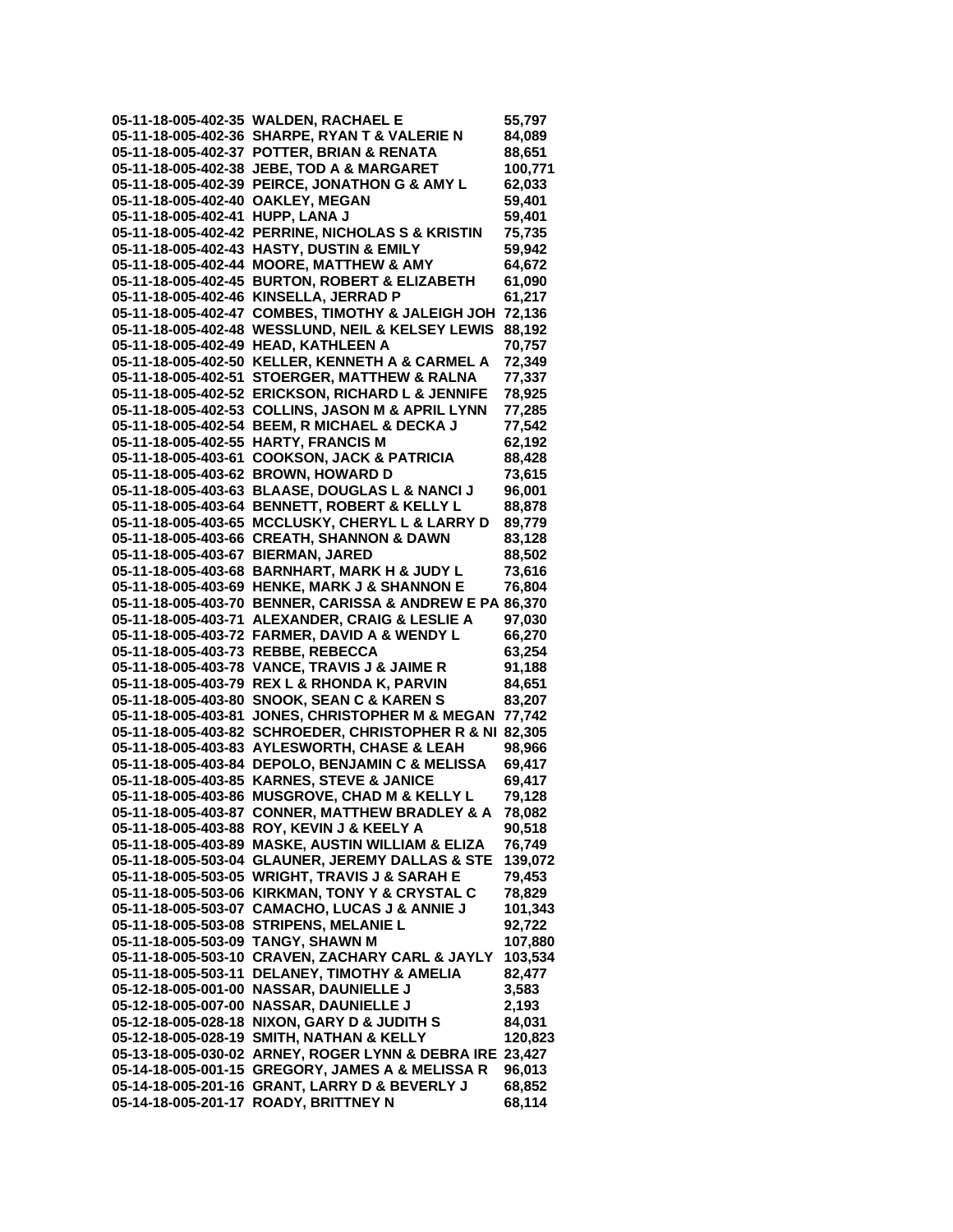**05-16-18-006-004-01 WILSON, WILLARD B & TAMARA K 111,821 05-16-18-006-004-02 DAVIS, RONNIE C & JOAN M CO- 16,013 05-16-18-006-006-02 MUSE, WYATT & ASHLEY 14,651 05-17-18-006-005-05 PREGAME SPORTS LLC 338,025 05-28-18-006-007-05 STOERGER, MARTIN JOSEPH & DE 49,100 Sangamon Improved: 57 Unimproved: 18 06-00-02-000-040-00 WEBER, JEREMY R & EMILY D 64,290 06-00-03-000-095-00 SCHWARTZ, JOEL R & SANDRA 60,763 06-00-11-000-048-00 KOESTER, STEVE & DEBORAH 160,548 06-00-16-000-008-00 EADES, KENNETH A TRUSTEE 120,027 06-00-17-000-014-00 MONTOYA, LUKE & MORGAN 183,593 06-00-21-000-001-10 PHILLIPS, BRIAN & JENNIFER 126,804 06-00-21-000-001-14 RIDINGS, RICK R & AMY J 15,881 06-00-21-000-001-15 THOMPSON, CHARLES J & MEGAN 96,476 06-00-21-000-001-16 THOMPSON, CHARLES J 12,173** 06-00-61-000-138-00 GRAND PRAIRIE COOP INC 1,175 **06-01-19-006-012-03 RUTHERFORD, JOSEPH M & KATH 87,063 06-02-19-006-007-00 KOSS FAMILY FARMS LLC, 167,217 06-04-19-006-004-01 SEBENS, JAMES BRIAN & DEBOR 95,279 06-10-19-006-004-02 CUPP, CAREY C 44,047 06-11-19-006-001-00 HARMON, DAVID J & SHERRY L T 90,870 06-11-19-006-004-03 MIKOLAITIS, JOHN 27,157 06-11-19-006-004-05 MIKOLAITIS, JOHN 2,845 06-11-19-006-004-06 MUSUMECI, ANTONINO & DIANE 82,195 06-15-19-006-001-02 CONATSER, WAYNE W 85,873 06-15-19-006-006-00 MOFFITT, CHRIS & MELISSA 38,758 06-16-19-006-007-01 SMITH, JAMES M & BERNIECE 74,538 06-16-19-006-007-57 ALLEN, MICHAEL & AMANDA 76,897 06-16-19-006-007-63 BERBAUM, JOHN R & KRISTINA 93,157 06-16-19-006-007-64 BERBAUM, DOUGLAS JOHN 85,920 06-17-19-006-010-06 ANDERSON, MARK R & RHONDA 78,881 06-17-19-006-010-21 MCCLURE, CASEY P & KENDRA M 138,242 06-17-19-006-010-26 KNOX, PHILIP R 6,015 06-17-19-006-010-27 MADDEN, LAURA N TRUSTEE BRU 16,032 06-17-19-006-010-28 GRANT, BRADLEY & SHAYLON 115,640 06-17-19-006-010-29 HAYDEN, TERRY ALAN & TERRY NE 205 06-18-19-006-003-00 MADEN, DANIELLE G 477 06-19-19-006-002-08 HELMUTH, JAMES L & MELISSA PR 142,795 06-20-19-006-004-05 HISSONG, BRANDON J & LEEANN R 260,872 06-20-19-006-015-02 GRIFFITH, SCOTT A & NATASHA L 30,897 06-20-19-006-015-05 BRIGGS, ERIC R & RENEE M 95,600 06-20-19-006-015-07 MIDDENDORF, JAY M & STEPHANIE 85,135 06-20-19-006-015-08 SWEENEY, GARRICK W & MELISSA 92,134 06-20-19-006-015-09 KOMNICK, MATT & ELIZABETH 122,805 06-22-19-006-032-04 BLYTHE, CHRISTOPHER & BECKY 58,522 06-24-19-006-001-01 PERRY, HARRY J & ELIZABETH A 54,416 06-24-19-006-001-02 PERRY, DANIEL & SUSAN 43,720 06-24-19-006-001-03 PERRY, FRED & JANET 15,083 06-24-19-006-008-01 PERRY, HARRY & ELIZABETH 82,890 06-24-19-006-011-01 PERRY, FRED & JANET 49,994 06-27-19-006-009-01 HEATH, PAULA TRUST 22,552 06-27-19-006-009-02 HEATH, LESLIE 680 06-28-19-006-007-01 HEATH, PAULA TRUST 23,370 06-28-19-006-007-02 HEATH, LESLIE 37,520 06-29-19-006-023-01 PIATT CO TRAIL BLAZERS ASSOC 24,025 06-30-19-006-001-01 BARNICK, BRIAN K & ELIZABETH 111,312 06-31-19-006-113-04 HENRY DECLARATION OF TRUST, L 119,896 06-31-19-006-113-05 SAGE WOODS BUILDERS LLC 118,609 06-32-19-006-003-10 LIEB, JOSHUA & JACOB 1,257 06-32-19-006-003-11 VAUGHAN, JEFFREY 4,383 06-32-19-006-006-03 JONES, THOMAS A 137,072**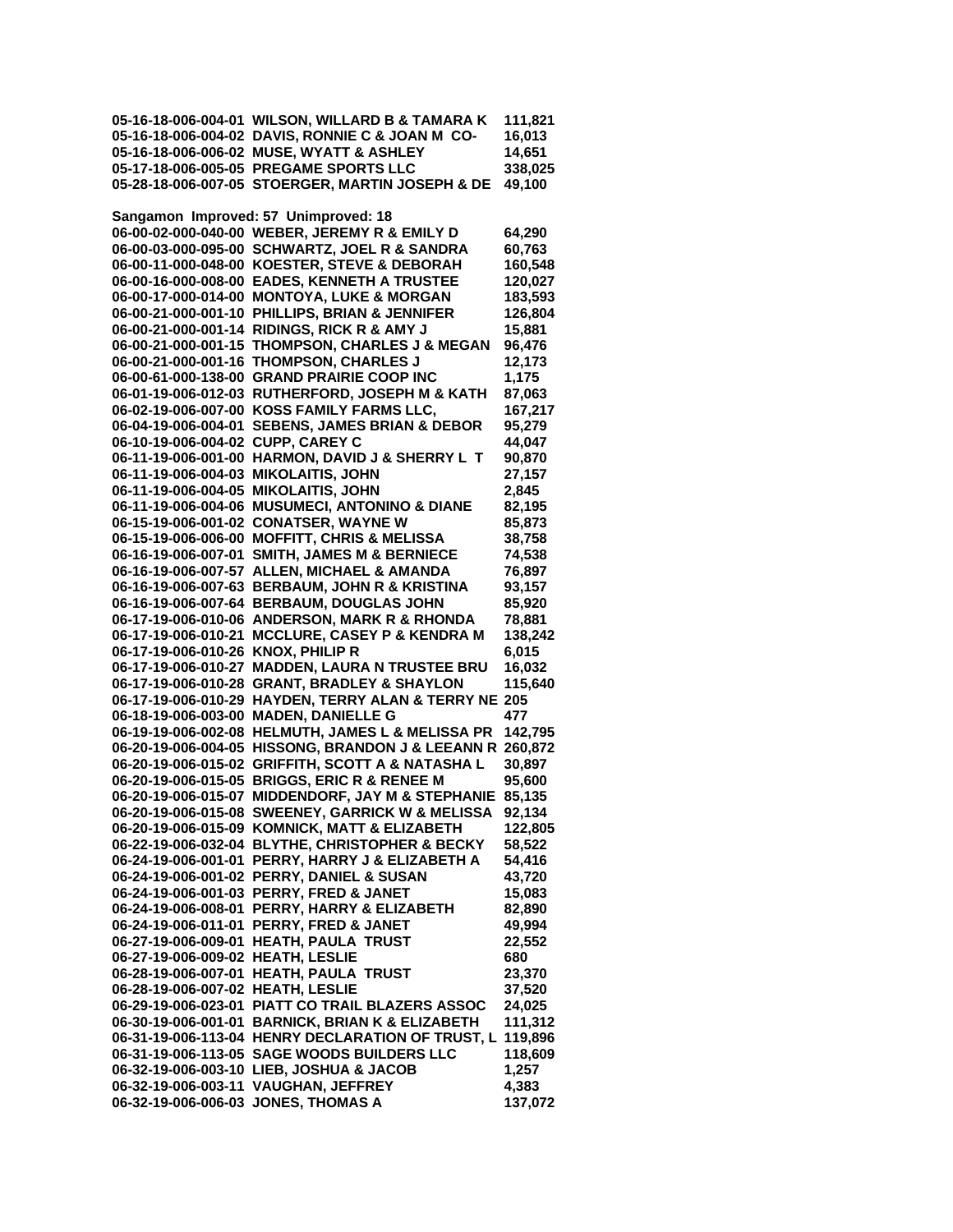**06-32-19-006-007-07 DEDECKER, KATIE 89,429 06-32-19-006-007-08 HALL, STEPHEN & REBECCA 17,851 06-32-19-006-007-10 REED, AUSTIN & CHRISTINA P 99,705 06-32-19-006-007-11 YAEGER, JOSHUA & BRIDGET 98,102 06-32-19-006-007-12 AMAYA, ALEX M & JESSICA L 101,146 06-32-19-006-007-13 HANSELMAN, KELLIE 85,151 06-32-19-006-007-20 RAMEY, NICK & MARY 99,705 06-32-19-006-007-23 BROMAN, DAVID & MARCIA 104,547 06-32-19-006-007-24 WEISIGER, DAVID EUGENE & JENN 99,095 06-32-19-006-007-32 BECHTEL, DANIEL 99,095 06-32-19-006-007-33 WINTERBOTHAM, PAUL & LAUREN 104,547 06-32-19-006-007-34 WALLACE, MICHAEL & JENNIFER 99,095 06-32-19-006-007-37 BACKUS, BRUCE E 101,033 06-32-19-006-101-81 SHARWARKO, JAMES & AMY 128,941** 06-32-19-006-102-01 ROGERS, RICKY L 116,363 **06-32-19-006-111-01 NELSON, CHRISTOPHER D & SCHU 113,976 06-33-19-006-017-01 WITTIG, CRISTY JO & MCPHEETER 45,177 06-34-19-006-001-02 TISH, ZACHARY S & JACQUELINE 108,857 06-36-19-006-003-01 ZAHND, ANDREW & CORAL 106,200 06-36-20-006-014-00 HOLSTEIN, DANIEL & LINDSAY 45,942 Willow Branch Improved: 89 Unimproved: 12 08-00-01-000-018-00 LARIMORE, RYAN W & ANNE E 105,354 08-00-17-000-056-02 BLACKBURN, TREVOR & MADISON 54,766 08-00-17-000-149-00 GORDON JR, TODD 45,868 08-02-17-004-007-05 FYKE, JERRY 11,494 08-02-17-004-007-06 FYKE, JERRY & APRIL HUNT 118 08-02-17-004-007-07 HUNT, APRIL 328 08-03-17-005-001-04 THOMPSON, DAVID A & CONNIE E 138,737 08-03-17-005-005-01 CARR, TRISHA & AARON 84,152 08-03-18-005-006-02 MACHINCHY, ALI & SASHA 125,409 08-03-18-005-006-03 WESTRAY, JOSHUA S & KAYLIN E 139,451 08-09-18-005-005-03 PIATT COUNTY SERVICE COMPANY 32,870 08-10-18-005-001-02 MARRY, TAMMERA L TRUST 133,646 08-10-18-005-001-03 WHITNEY, BURL D & CHRISTINE C 138,522 08-10-18-005-001-04 AUTEN, BRAD & LESLIE 124,785 08-10-18-005-001-05 WHITE, DANIEL & ERIN 183,780 08-10-18-005-001-06 FREESEMAN, STEVEN LEE 100,068 08-10-18-005-001-07 INGRAM, TERRANCE R & CHARLE 127,281 08-10-18-005-001-08 HUISINGA, DAVID A & DEBORA L 168,091 08-10-18-005-001-09 EHRAT, BRADEN M & EVELYN T 149,402 08-10-18-005-001-10 COX, DAVID L AND JAMI L 146,656 08-10-18-005-001-13 ATWOOD, MICHAEL & BRITTANY 175,769 08-10-18-005-001-14 SMITH, BARBARA C 107,033 08-10-18-005-001-15 JOHNSON, JUSTIN R & CAMILLE L 134,060 08-10-18-005-001-16 HOLTHAUS, DAVID W & SHANNON 121,634 08-10-18-005-001-17 BUCK, BRYAN D & CHRISTINE N 131,864 08-10-18-005-001-18 WEBBER, BARBARA ANN & GARY 173,556 08-10-18-005-001-19 SEEBER, FREDERICK & NANCY 137,854 08-10-18-005-001-20 ROOK, WILLIAM M & ROSEMARYE J 109,113 08-10-18-005-001-21 JENKINS, MICHAEL R & JENKINS 106,140 08-10-18-005-001-22 ROBERTS, CRAIG & JESSICA 133,896 08-10-18-005-001-25 WIGGINS, MATTHEW A & JENNIFER 155,416 08-11-17-004-001-03 PERKINS, ROBERT E & CHALLIS I 47,328 08-11-18-004-002-01 MEECE, KYLE A & KRISTLE M 21,091 08-11-18-004-002-02 MEECE, RYAN A & AYLA M 19,912 08-11-18-004-003-02 HOLMES, JAMES D & JEAN A 22,121 08-11-18-004-003-03 HERMANN, BRETT 48,723 08-14-18-004-009-08 TOP FLIGHT GRAIN CO-OPERATIVE 22,421 08-14-18-004-009-09 PREMIERE FARM PROPERTIES LLC 75,948 08-15-17-004-006-00 CLARKSON, LYNN E 328,677 08-15-18-005-005-02 ILIFF, WILLIAM S & LINDA D 109,458**